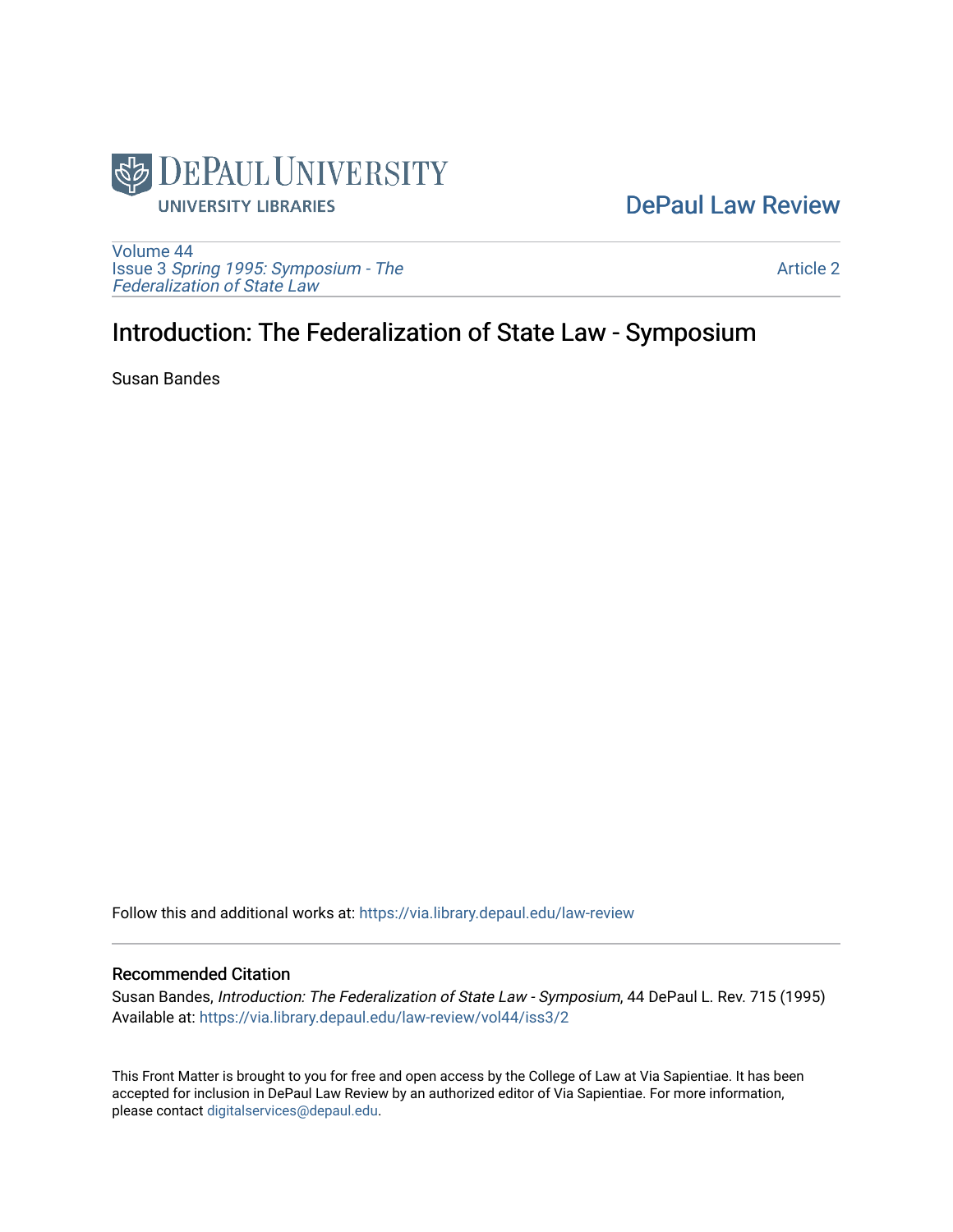## **SYMPOSIUM: THE FEDERALIZATION OF STATE LAW**

### **INTRODUCTION**

### *Susan Bandes\**

Federal courts scholars do not always pride themselves on their topicality. Indeed our field has been accused, with some justification, of being "arcane."<sup>1</sup>

However, this Symposium on the federalization of state law is topical in the best sense of the word. It addresses a subject currently under vigorous debate by governmental policymakers.<sup>2</sup> Moreover, it is a subject which goes to the heart of federal courts jurisprudence: whether or not there is a means of identifying the proper functions of the federal courts.

**A** definition of the topic is in order. As Judge William Schwarzer and Russell Wheeler define the issue in their seminal article for the Federal Judicial Center, federalization is "the extension of federal court jurisdiction to civil causes of action and criminal prosecutions that could be maintained in state courts."' Given the largely concurrent nature of federal and state jurisdiction, this is a vast category

**<sup>\*</sup>** Professor of Law, DePaul University College of Law and Chair of the Section on Federal Courts of the American Association of Law Schools. The papers in this Symposium were first presented at the **1995** Annual Meeting of the **AALS, by** the Section on Federal Courts, as part of a program entitled "The Federalization of State Law."

**<sup>1.</sup>** Ann Althouse, *Late Night Confessions in the Hart and Wechsler Hotel,* 47 **VAND.** L. REV. **993, 997** (1994) (discussing complaints **by** scholars who do not concentrate in the field of federal courts that the subject is "inevitably 'arcane' **").**

<sup>2.</sup> The debate is one in which federal courts scholars have been instrumental. For example, William Marshall, one of the contributors to this Symposium, was an organizer of the threebranch conference discussed below. Several other federal courts professors organized or testified at the conference. In that regard, the topic is an excellent illustration of the theme of the annual meeting at which these papers were presented: "Beyond the Classroom: Scholarship and Teaching in the Service of Public Policy." *(See* **1995** Annual Meeting of the Association of American Law Schools Program, on **file** with the DePaul Law Review.)

**<sup>3.</sup> WILLIAM** W. **SCHWARZER & RUSSELL** R. **WHEELER, ON THE FEDERALIZATION OF THE AD-MINISTRATION OF CIVIL AND CRIMINAL JUSTICE I** (Fed. Jud. Ctr. 1994), *reprinted in* **23 STETSON** L. REV. 651 (1994).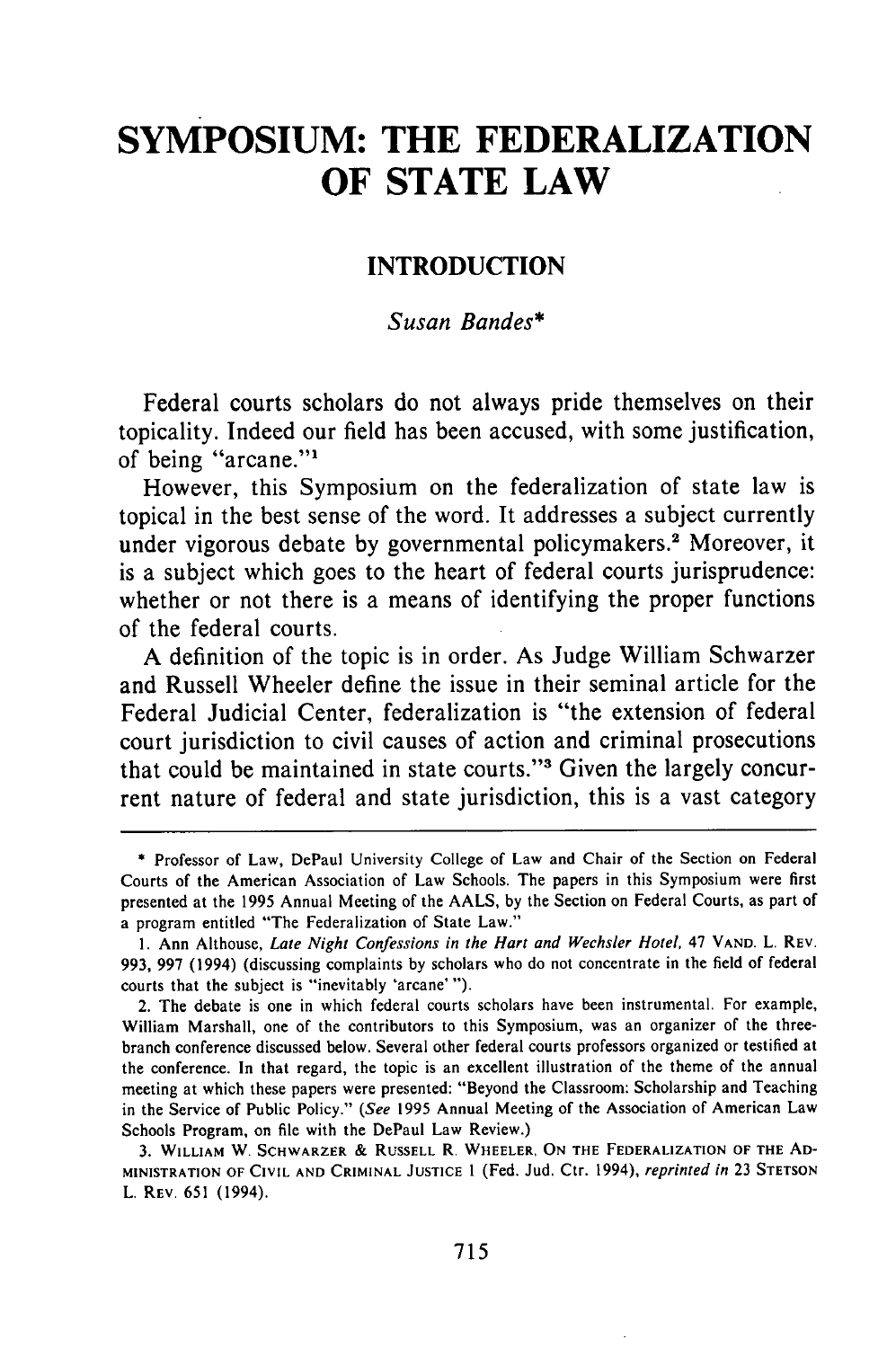of cases. **By** what means should it be determined which types of cases belong in which court system? Is there, as Schwarzer and Wheeler ask, "a basis for a principled allocation of jurisdiction between the two court systems?"<sup>4</sup>

The question is far from rhetorical. For example, the increasing federalization of criminal matters is widely criticized for overloading the federal docket with garden variety state criminal cases.<sup>6</sup> Conversely, the Violence Against Women Act of 1994<sup>6</sup> is lauded for more effectively addressing the problem of domestic violence **by** federalizing enforcement mechanisms.<sup>7</sup> Proposed expansions of the RICO statute;<sup>8</sup> high profile federal prosecutions of crimes already prosecuted in state court;<sup>9</sup> judicial construction of implied rights of action;'0 all raise questions of proper allocation of judicial resources in a system of concurrent jurisdiction.

The question has received substantial recent attention from the governmental entities most immediately affected **by** its resolution. In early 1994, a three-branch conference was convened **by** Attorney General Janet Reno, Chief Justice William Rehnquist and Senator Joseph Biden to discuss the federalization of state law. The topic was also a major focus of the recent draft report, and subsequent public hearings, **by** the Long Range Planning Committee of the United States Judicial Conference.<sup>11</sup> In short, debate about federali-

*8. See, e.g.,* National Org. for Women, Inc. v. Scheidler, 114 **S.** Ct. 798, 802-03 (1994) (allowing abortion clinics to bring a claim against abortion protesters under the civil RICO statute).

*<sup>4.</sup> Id.*

*<sup>5.</sup> See* William P. Marshall, *Federalization: A Critical Overview,* 44 **DEPAUL** L. REV. 719 (1995) (citing and summarizing over 100 new federal crimes created **by** The Violent Crime Control Act of 1994); *see also* William H. Rehnquist, *Seen in a Glass Darkly: The Future of the Federal Courts,* 1993 Wis. L. REV. 1, **6-7** (noting "serious concerns about the numbers and types of crimes now being funnelled into the federal courts").

<sup>6.</sup> Pub. L. No. 103-322 §§ 40001-703, 108 Stat. 1796 (1994).

*<sup>7.</sup> See, e.g.,* Judith Resnick, *"Naturally" Without Gender: Women, Jurisdiction and the Federal Courts,* 66 N.Y.U. L REV. 1682, 1750 (1991) (stating, prior to the enactment of The Violence Against Women Act, that since domestic relations have traditionally been a matter of state law, women have felt "only obliquely related to the federal courts").

<sup>9.</sup> *See, e.g.,* United States v. Koon, 833 F. Supp. 769 (C.D. Calif. 1993) (involving the federal prosecution of the police officers accused of beating Rodney King after the California state system had acquitted them), *affid in part,* 34 F.3d. 1416 (9th. Cir. 1994).

<sup>10.</sup> *See, e.g.,* Transamerica Mortgage Advisers, Inc. v. Lewis, 444 U.S. **11,** 18-19 (1979) (holding that a statutory provision which declares certain contracts void "fairly implies a right to specific and limited relief in a federal court," but that a provision which merely proscribes certain conduct does not imply such a right of action).

**<sup>11.</sup>** *See* **COMMITTEE ON LONG RANGE PLANNING, PROPOSED LONG RANGE PLAN FOR THE** FEDERAL **COURTS. JUDICIAL CONFERENCE OF** THE **UNITED STATES** 19-32 (1994) (discussing the expanding role of the federal courts despite limited federal jurisdiction).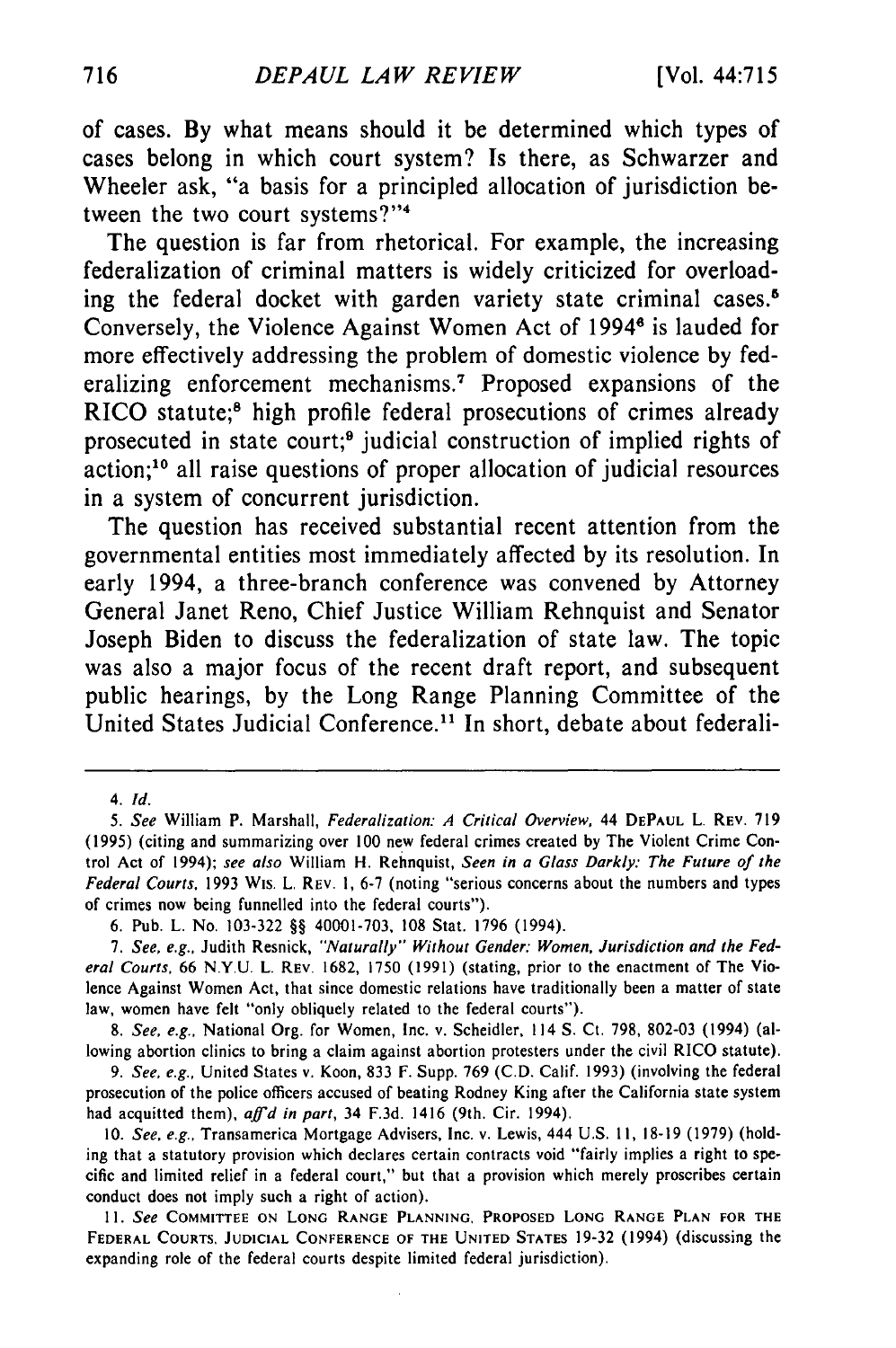zation is occurring well outside the walls of the academy; and decisions about federalization have far reaching substantive and political ramifications on a wide range of matters of public concern.<sup>12</sup> Federal courts scholars have been a continuing part of the debate.

The papers in this Symposium do much to enrich the debate. William Marshall, in *Federalization: A Critical Overview*,<sup>13</sup> examines the political forces at work in the federalization debate. He observes that there is too much political incentive to argue in favor of federalizing "important" issues, and argues against the use of "importance" as the criterion for determining what issues ought to be federalized. In his words, this approach amounts to "an invitation to rather than a limitation on federalization."<sup>14</sup>

Linda Mullenix is the foremost scholar arguing in favor of federalizing mass tort actions. In her *Mass Tort Litigation and the Dilemma of Federalization*,<sup>15</sup> Professor Mullenix examines the arguments for and against federalization and their relevance to mass torts. She concludes that the usual tests for federalization are unhelpful to resolution of the issue of mass torts, which she calls "a distinctive litigation entity."<sup>16</sup>

Burt Neuborne, in his *Parity Revisited: The Uses of a Judicial Forum of Excellence*,<sup>17</sup> *revisits* (as his title suggests) his pathbreaking article, *The Myth of Parity18* and concludes that the quality gap he identified in 1977 still exists between state and federal courts. Moreover, it is a gap which policymakers are constrained from recognizing. Professor Neuborne argues that the allocation debate cannot proceed without asking the crucial allocational question: what is the best use of a trial forum capable of excellence in a judicial system where the norm is minimal competence?

Renee Landers, in her *Federalization of State Law: Enhancing*

<sup>12.</sup> See Erwin Chemerinsky & Larry Kramer, *Defining the Role of the Federal Courts,* 1990 B.Y.U. L REV. 67, 75-76 (discussing Congress' role in allocating federal jurisdiction and the political consequences of its decision).

<sup>13.</sup> *See* Marshall, *supra* note 5.

<sup>14.</sup> *Id.* at 735.

<sup>15.</sup> Linda S. Mullenix, *Mass Tort Litigation and the Dilemma of* Federalization, 44 DEPAUL L. REV. 755 (1995).

<sup>16.</sup> **Id.** at 785-86.

<sup>17.</sup> Burt Neuborne, *Parity Revisited: The Uses of a Judicial Forum of Excellence,* 44 DePaul L. Rev. 797 (1995).

<sup>18.</sup> Burt Neuborne, The Myth of Parity, 90 HARV. L. REV. 1105 (1977). For the record, when I asked Professor Neuborne to participate in this Symposium, I promised him he would NOT have to talk about the Myth of Parity again. It was entirely his own choice.